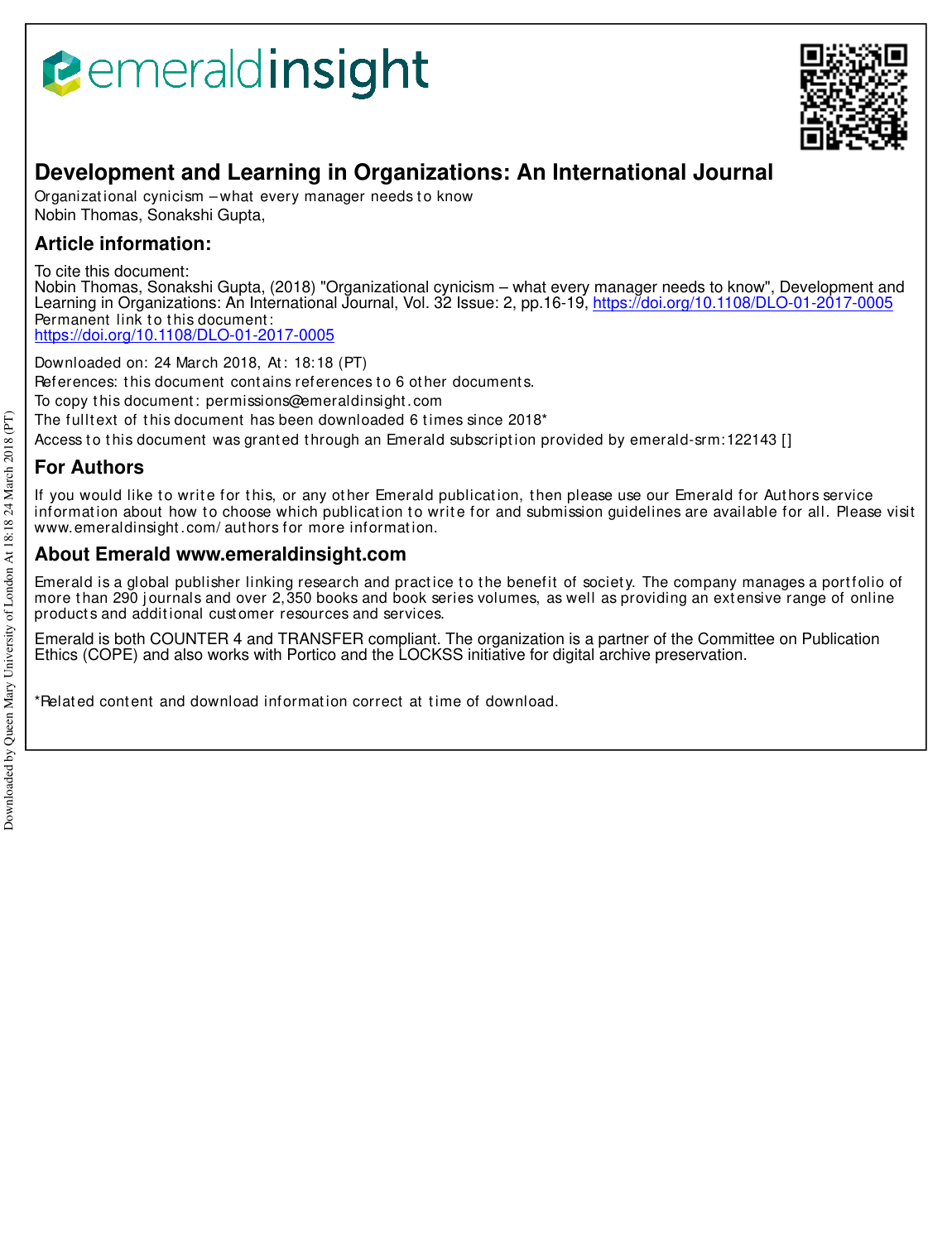# Organizational cynicism – what every manager needs to know

Nobin Thomas and Sonakshi Gupta



Nobin Thomas is Assistant Professor at Department of Organizational Behaviour and Human Resource Management, Indian Institute of Management Indore, Indore, India. Sonakshi Gupta is a Doctoral Scholar at Indian Institute of Management Indore, Indore, India.

#### Introduction

Cynicism dates back to the early fifth century when the "Cynic School" was set up in Greece. Though the meaning of cynicism has changed over time, society still regards cynics as people detached from the evils of society. In a work context, this detachment manifests itself as an attitude, most often expressed in terms of frustration, hopelessness, or distrust toward organizations and managers.

An early study by Kanter and Mirvis (1989) found 40 per cent of American workers and 43 per cent of supervisors and managers to be cynical. Surprisingly, almost 49 per cent were of the opinion that if given a chance, management will take undue advantage of workers, and 41 per cent of respondents were doubtful of whatever management tells them. Eight years later, another study conducted by Reichers *et al.* (1997), reported that 48 per cent of the employees as high in organizational cynicism.

#### Organizational cynicism

A seminal article in the *Academy of Management Review* started the conversation on organizational cynicism saying "cynicism is everywhere in organizations" (Dean *et al.*, 1998, p. 341). They defined organizational cynicism as a negative attitude toward the employer in terms of three dimensions, belief, affect, and behavior.

People who are organizationally cynical *believe* that their organization lacks principles of fairness, integrity, etc. *Affect* dwells on the emotions side and corresponds to a feeling in addition to the belief. The third criteria is *behavior* that includes a strong criticism of organizations (e.g. badmouthing).

It is important to note that cynicism is different from skepticism or resistance to change. Though doubtful about the likelihood of success of the change, skeptics believe it can bring some positive change. Cynicism would mean a complete lack of trust in top management and a negative response targeted at historical failures. Other antecedents and negative consequences of organizational cynicism are summarized in Figure 1.

To understand the theory behind the development of cynicism toward organizations, social learning theory (SLT) provides some clues. SLT is based on the central tenet that organizational members' attitudes partly rely on how information is processed and shared among other members. From a cynicism perspective, when an employee makes a negative comment/observation about the organization, chances are high that others' attitudes in that specific context may get heavily influenced by these remarks, and hence, their behaviors may get affected.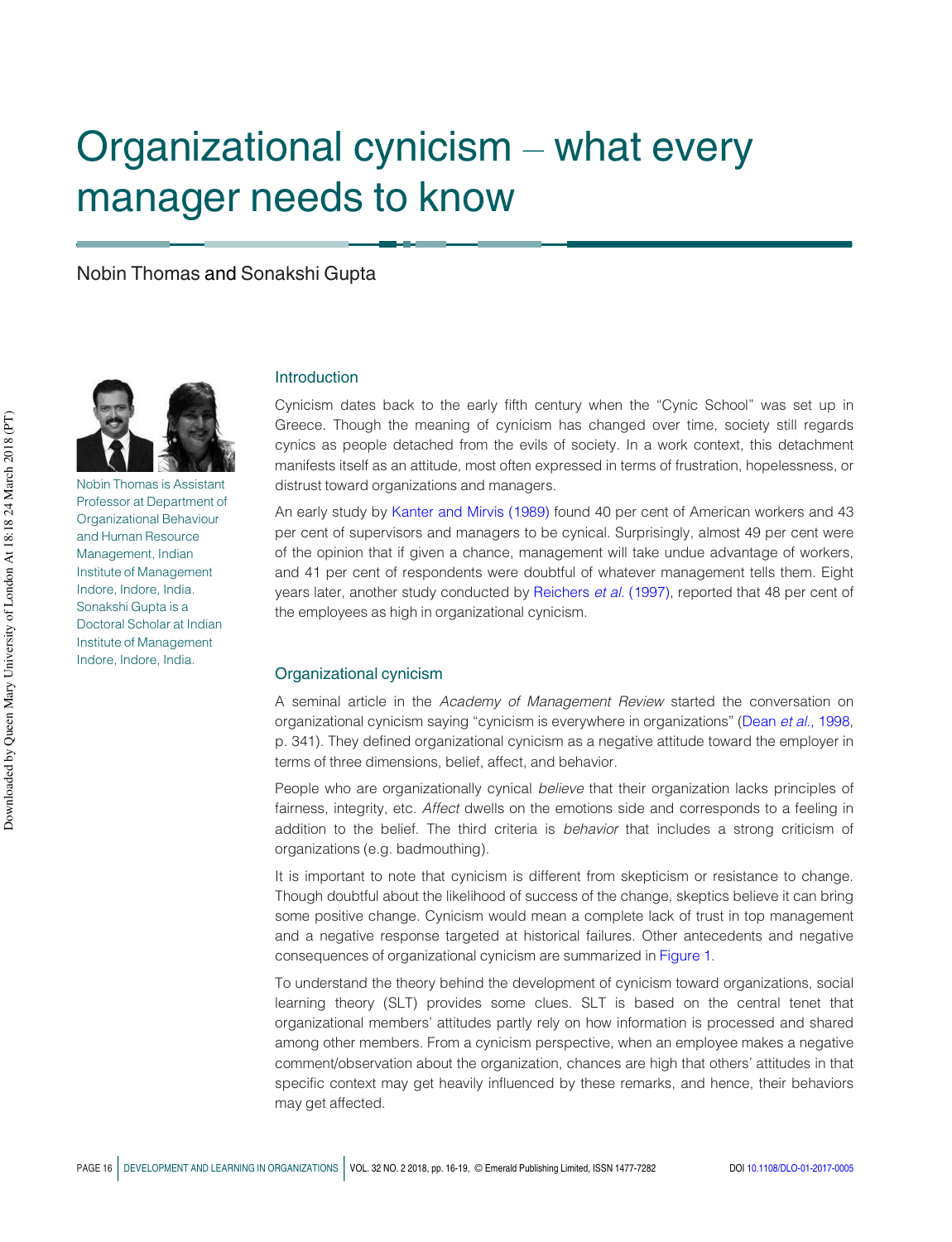

The relationship between social information and attitude formation (SLT) and behavioral change can be best explained by social comparison theory. The organizational members with whom the employees share strong ties are more likely to be the sources of information to guide their own behaviors, and hence, organizational cynicism can have a contagion effect through such information sharing.

#### Factors leading to organizational cynicism

- When the organization acts in its own interest and organizational members perceive it to be so, there is a possibility that members may look at the organization as less trustworthy. This lack of trustworthiness can manifest as cynical attitudes and behaviors.
- Psychological stress and negative affectivity (NA): Psychological stress results from a members' appraisal that the environment is too taxing and exceeding their resource constraints. As a result, they feel overloaded and perceive inequitable social exchange from the organization. NA is the chronic expression of distress. Members high on NA have a more negative experience at work that leads to states of guilt, anger, and disgust. High psychological stress and NA often lead to cynical attitudes.
- Trait cynicism and psychological contract breach: Trait cynicism is a general disbelief in others. Members' high on this trait are pessimistic, and they perceive others as dishonest, selfish, and manipulative. The psychological contract gets breached when the reciprocal exchange relationship between the employee and the employer is not as desired/expected and hence employees perceive the organization as less trustworthy. Anyone high on trait cynicism or whose psychological contract is breached is susceptible to cynical attitudes.

#### What can be done?

First, the primary challenge is regaining credibility. It implies doing (by employers) what has been conveyed (to employees). In other words, actions should be consistent with the words.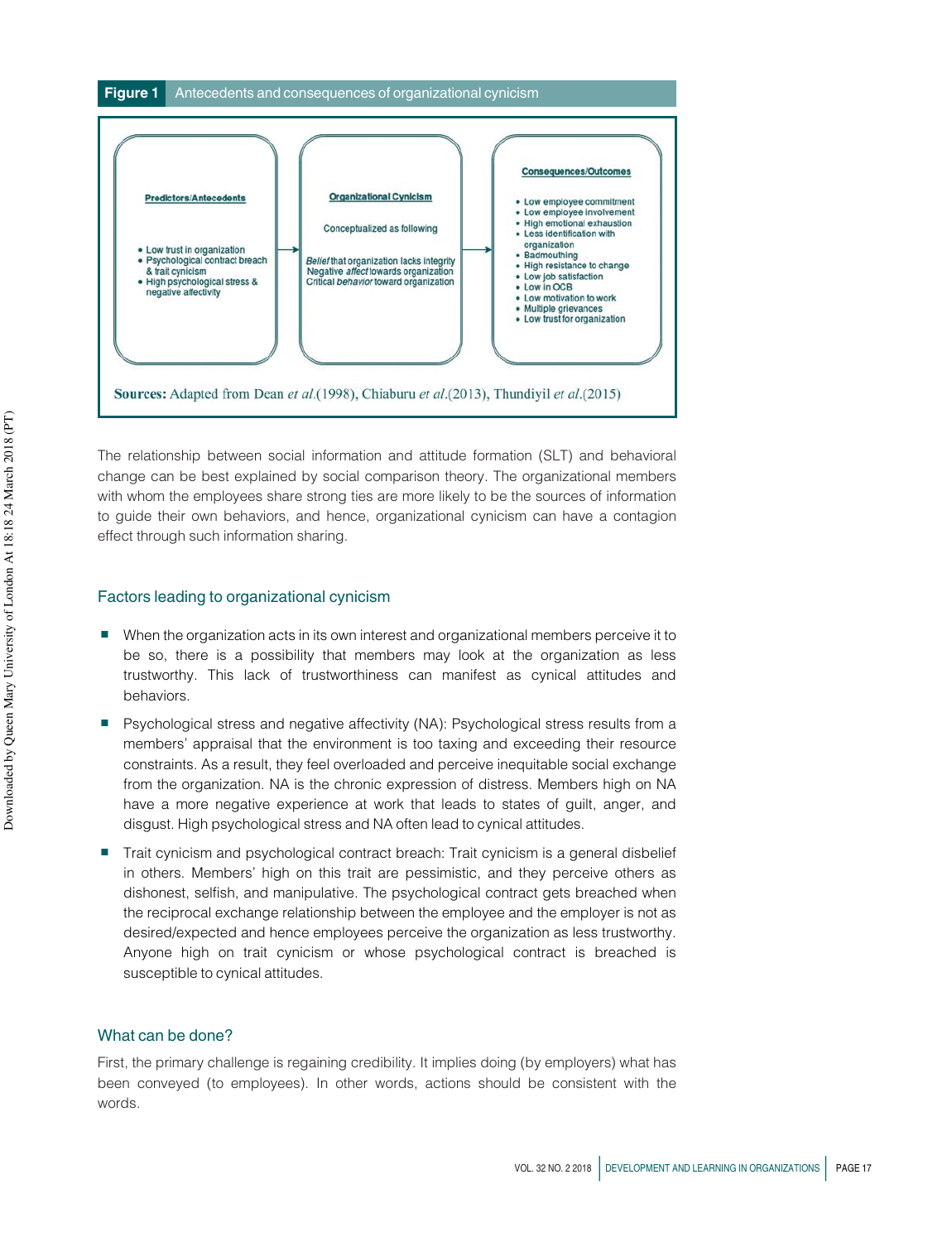#### Figure 2 Drawing parallels: Lewin's 3 stage model and unlearning cynicism



Second, cynicism can be brought down by giving control to employees that ensures their active engagement and by providing a role in decision-making. It also includes dissemination of information to help them take the right decisions.

Third, style of leadership also has an influence on removing the maladies associated with cynicism. Research has shown that transformational leadership can impede cynicism to an extent, if there is proper sharing of information.

Schraeder *et al.* (2016) talk about the process of unlearning cynicism (Figure 2) by comparing Dean *et al.*'s (1998) conceptualization of organizational cynicism with Lewin's three-step change model (unfreezing, moving, and refreezing).

#### **Conclusion**

The effects of organizational cynicism on employee well-being are strong and rising. Our study points to the need for paying serious attention to the construct of "organizational cynicism", which is an attitudinal negativity and, if left unchecked, can cost the organization dearly. However, with interventions in place, perhaps, organizations can control the negative effects of organizational cynicism. As described earlier, "unlearning cynicism" can help contribute to positive beliefs, affect and behaviors – another perspective of employee well-being.

#### **References**

Chiaburu, D.S., Peng, A.C., Oh, I.S., Banks, G.C. and Lomeli, L.C. (2013), "Antecedents and consequences of employee organizational cynicism: a meta-analysis", *Journal of Vocational Behavior*, Vol. 83 No. 2, pp. 181-197.

Dean, J.W., Brandes, P. and Dharwadkar, R. (1998), "Organizational cynicism", *Academy of Management Review*, Vol. 23 No. 2, pp. 341-352.

Kanter, D.L. and Mirvis, P.H. (1989), *The Cynical Americans: Living and Working in an Age of Discontent and Disillusion*, Jossey-Bass, San Francisco.

Downloaded by Queen Mary University of London At 18:18 24 March 2018 (PT) Downloaded by Queen Mary University of London At 18:18 24 March 2018 (PT)

Keywords: Organization development, Organizational change and learning, Organizational cynicism, Psychological contract, Unlearning, Social learning theory